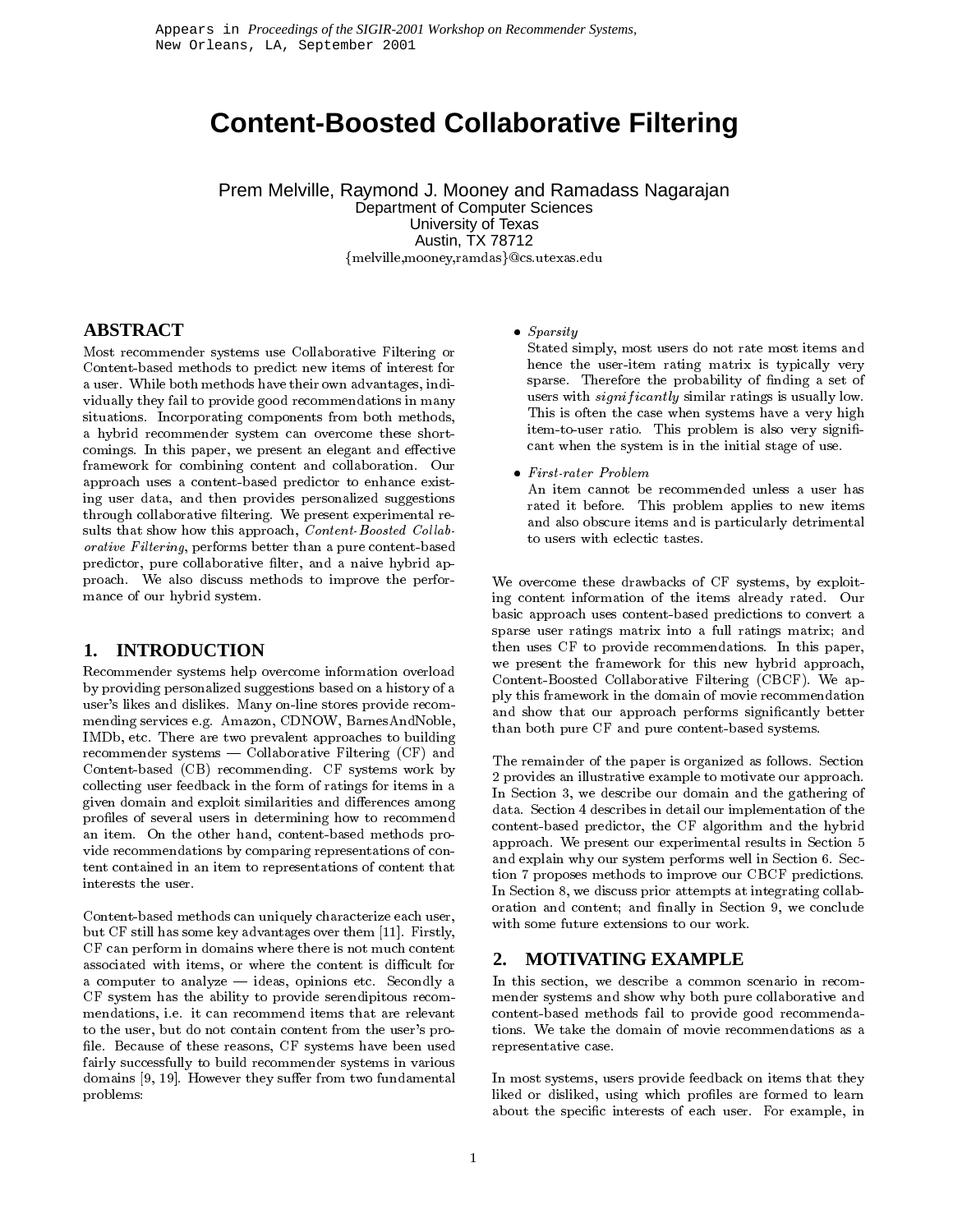| User A             | User B            |
|--------------------|-------------------|
| A Clockwork Orange | Lord of the Rings |
| Star Wars          | Willow            |
|                    | Blade Runner      |
|                    | Twelve Monkeys    |

Table 1: Typical user profiles: movies liked

movie recommendations, typical user profiles could be as shown in Table 1. The table shows two users A and B and their profiles that consists of movies that each liked. Pure  $CF$  systems try to find *neighbors*(similar users) for a user by computing similarity measures based on the common set of movies that two users rated. If there is no overlap in the movies of two users, they will not be considered as neighbors. Thus in this example, A and B are not neighbors and potentially movies that B liked, may not be recommended to A even though their profiles suggest that both like science

Pure content-based systems on the other hand, form proles for each user independently. Thus a typical system would learn that A likes science fiction movies, while B likes both fantasy and science fiction movies. But since each user is considered separately, movies that do not share any content with the ones already rated will not be considered for recommendation. In this case, fantasy movies that B liked may not be recommended to A, even though A and B seem to have a common taste  $-$  science fiction and it is quite likely that A will like fantasy movies as well.

Clearly both of the above approaches are inadequate. Let us consider a different approach. We could use a content-based system to predict A's preferences. A content-based predictor would rate Blade Runner and Twelve Monkeys highly based on A's predilection for science fiction. Now if we were to perform CF using A's content-based predictions, A and B would appear similar; and subsequently B's preferences would be recommended to A. Our CBCF predictor is based on this approach.

## **3. DOMAIN DESCRIPTION**

We demonstrate the working of our hybrid approach in the domain of movie recommendation. We use the user-movie ratings provided by the EachMovie dataset and the movie details from the Internet Movie Database (IMDb) [1, 2]. We represent the content information of every movie as a set of slots (features). Each slot is represented simply as a bag of words. The slots we use for the EachMovie dataset are: movie title, director, cast, genre, plot summary, plot key words, user comments, external reviews, newsgroup reviews, and awards.

#### **3.1 EachMovie Dataset**

The EachMovie dataset is provided by the Compaq Systems Research Center, which ran the EachMovie recommendation service for 18 months to experiment with a collaborative filtering algorithm. The information they gathered during that period consists of 72,916 users, 1,628 movies, and 2,811,983 numeric ratings. To have a quicker turnaround time for our experiments, we only used a subset of the EachMovie dataset. This dataset contains 7,893 ran domly selected users and 1,461 movies for which content was available from IMDb. The reduced dataset has 299,997 ratings for 1,408 movies. The average votes per user is approximately 38 and the sparsity of the user ratings matrix is 2.6%.

The dataset provides optional unaudited demographic data such as age, gender, and the zip code supplied by each per son. For each movie, information such as the name, genre, release date and IMDb URL are provided. Finally, the dataset provides the actual rating data provided by each user for various movies. User ratings range from zero-to-five stars. Zero stars indicate extreme dislike for a movie and five stars indicate high praise.

#### **3.2 Data Collection**

The content information for each movie was collected from the Internet Movie Database (IMDb). A simple crawler follows the IMDB link provided for every movie in the Each-Movie dataset and collects information from the various links off the main URL. We presently download content such as plot summary, plot keywords, cast, user comments, external reviews (newspaper or magazine articles), newsgroup reviews, and awards. This information, after suitable preprocessing such as elimination of stop words etc., is collected into a vector of bag of words, one bag for each feature describing the movie.

## **4. SYSTEM DESCRIPTION**

The general overview of our system is shown in Figure 1. The web crawler uses the URLs provided in the EachMovie dataset to download movie content from IMDb. After appropriate preprocessing, the downloaded content is stored in the Movie Content Database. The EachMovie dataset also provides the user-ratings matrix; which is a matrix of users versus items, where each cell is the rating given by a user to an item. We will refer to each row of this matrix as a user ratings vector. The user-ratings matrix is very sparse, since most items have not been rated by most users. The contentbased predictor is trained on each user-ratings vector and a pseudo user-ratings vector is created. A pseudo user-ratings vector contains the user's actual ratings and content-based predictions for the unrated items. All pseudo user-ratings vectors put together form the pseudo ratings matrix, which is a full matrix. Now given an active user's' ratings, predictions are made for a new item using CF on the full pseudo ratings matrix.

Sections 4.1 and 4.2 describe our implementation of the content-based predictor and the pure CF component. In Section 4.3 we describe our hybrid approach in detail.

## **4.1 Pure Content-based Predictor**

To provide content-based predictions we treat the prediction task as a text-categorization problem. We view movie content information as text documents, and user ratings 0-5 as one of six class labels. We implemented a bag-of-words naive Bayesian text classifier [15] to learn a user profile from

<sup>&</sup>lt;sup>1</sup>The active user is the user for which predictions are being made.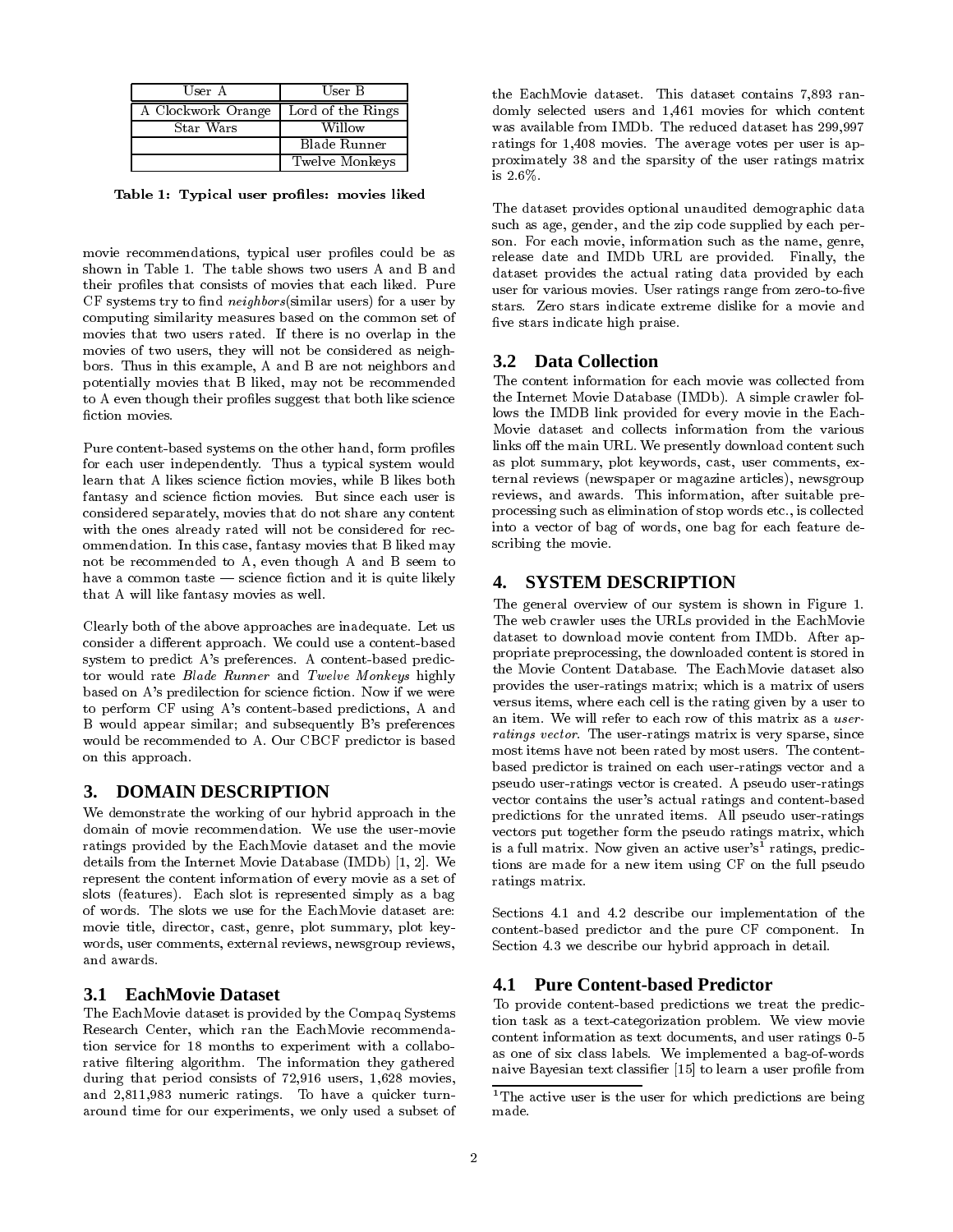

Figure 1: System Overview

a set of rated movies i.e. labeled documents. A similar approach to recommending has been used effectively in the book-recommending system LIBRA [16, 17].

We use a multinomial text model [14], in which a document is modeled as an ordered sequence of word events drawn from the same vocabulary,  $V$ . The naive Bayes assumption states that the probability of each word event is dependent on the document class but independent of the word's context and position. For each class  $c_j$ , and word (token),  $w_k \in$ V, the probabilities,  $P(c_j)$  and  $P(w_k|c_j)$  must be estimated from the training data. Then the posterior probability of each class given a document  $D$ , is computed using Bayes rule:

$$
P(c_j|D) = \frac{P(c_j)}{P(D)}\prod_{i=1}^{|D|} P(a_i|c_j)
$$

where  $a_i$  is the *i*th word in the document, and  $|D|$  is the number of words in the document. The prior  $P(D)$  can be ignored, since it is a constant for any given document.

In our case, since movies are represented as a vector of "documents",  $d_m$ , one for each slot (where  $s_m$  denotes the mth slot), the probability of each word given the category and the slot,  $P(w_k|c_i, s_m)$ , must be estimated and the posterior category probabilities for a film,  $F$ , computed using:

$$
P(c_j|F) = \frac{P(c_j)}{P(F)} \prod_{m=1}^{S} \prod_{i=1}^{|d_m|} P(a_{mi}|c_j, s_m)
$$

where S is the number of slots and  $a_{mi}$  is the *i*th word in the mth slot. The class with the highest posterior probability determines the predicted rating.

The model parameters are estimated using the algorithm in Algorithm 1. Note that Laplace smoothing [12] is used to avoid zero probability estimates. The evaluation of the content-based recommender can be found in the appendix.

| <b>Algorithm 1</b> Training the Content-Based Predictor |  |
|---------------------------------------------------------|--|
| $Train\_Naive\_Bayes(Examples, C)$                      |  |

Each example in Examples is a vector of bag-of-words and a category corresponding to a 0-5 rating. Each bag of bag-of-words corresponds to a slot e.g. title, cast, reviews, etc.  $C$  is the set of all possible categories. This function estimates the probability terms  $P(a_{mi}|c_j, s_m)$ , describing the probability that a randomly drawn word from a slot  $s_m$  in an example in class  $c_j$  will be the word  $a_{mi}$ .

- 1. Calculate class priors,  $P(c_j)$ 
	- $\bullet$  docs,  $\leftarrow$  subset of documents from Examples for which the class label is  $j$

$$
\bullet \ \ P(c_j) \leftarrow \frac{|_{docs_j| + \frac{1}{|E\cdot\text{samples}|}}}{|E\cdot\text{samples}| + \frac{|C|}{|E\cdot\text{samples}|}}
$$

2. Calculate conditional probabilities,  $P(a_{mi} | c_j, s_m)$ 

For each slot  $s_m$ .

- $\bullet$  *V* ocabulary $_m$   $\leftarrow$  set of all distinct tokens occurring in slot  $s_m$  in all examples
- $\bullet$  For each possible class  $c_j$ 
	- $\text{ } Text_{mj} \leftarrow$  a single document created by concatenating all bags-of-words appearing in slot  $s_m$  and in class  $c_j$
	- ${-}$  n  ${\leftarrow}$  total number of distinct word positions in  $Text_{mi}$
	- $-$  For each token,  $a_{mi}$  in  $Vocabulary_m$ 
		- \*  $n_k$   $\leftarrow$  number of times token  $a_{mi}$ occurs in  $Text_{mi}$

\* 
$$
P(a_{mi}|c_j, s_m) \leftarrow \frac{n_k + \frac{1}{|Examples|}}{n + \frac{|V_{ocability}}{|Examples|}}
$$

## **4.2 Pure Collaborative Filtering**

We implemented a pure collaborative filtering component that uses a neighborhood-based algorithm [11]. In neighborhoodbased algorithms, a subset of users are chosen based on their similarity to the active user, and a weighted combination of their ratings is used to produce predictions for the active user. The algorithm we use can be summarized in the following steps:

- 1. Weight all users with respect to similarity with the active user.
	- Similarity between users is measured as the Pear son correlation between their ratings vectors.
- 2. Select  $n$  users that have the highest similarity with the active user.
	- $\bullet$  These users form the  $neq$  neighborhood.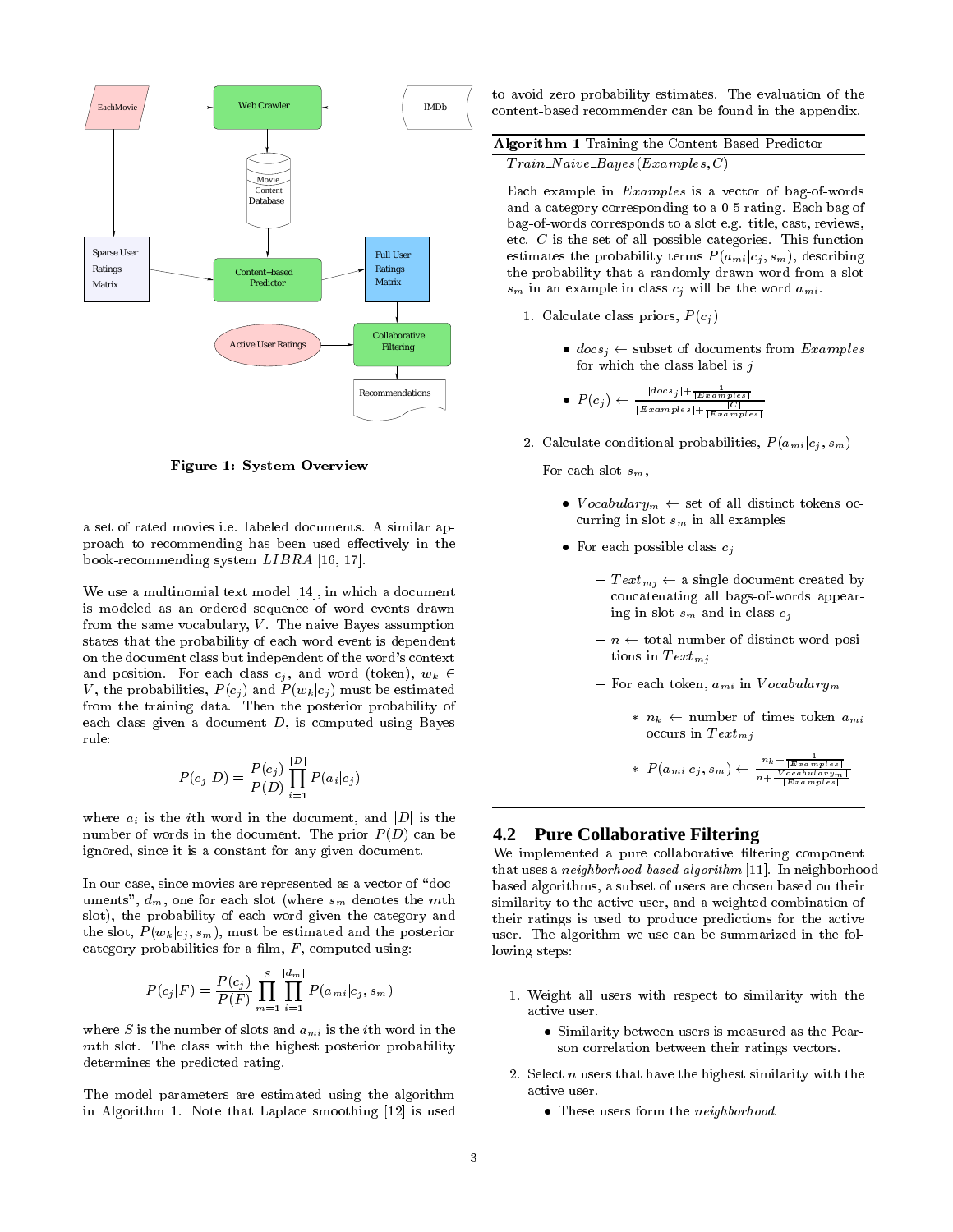3. Compute a prediction from a weighted combination of the selected neighbors' ratings.

In step 1, similarity between two users is computed using the Pearson correlation coefficient, defined below:

$$
P_{a,u} = \frac{\sum_{i=1}^{m} (r_{a,i} - \overline{r}_a) \times (r_{u,i} - \overline{r}_u)}{\sqrt{\sum_{i=1}^{m} (r_{a,i} - \overline{r}_a)^2 \times \sum_{i=1}^{m} (r_{u,i} - \overline{r}_u)^2}}
$$
(1)

where  $r_{a,i}$  is the rating given to item i by user a; and  $\overline{r}_a$  is  $\lim_{\frac{a}{s}}$ the mean rating given by user a.

In step 3, predictions are computed as the weighted average of deviations from the neighbor's mean:

$$
p_{a,i} = \overline{r}_a + \frac{\sum_{u=1}^{n} (r_{u,i} - \overline{r}_u) \times P_{a,u}}{\sum_{u=1}^{n} P_{a,u}}
$$
(2)

where  $p_{a,i}$  is the prediction for the active user a for item *i*.  $P_{a,u}$  is the similarity between users a and u. n is the number of users in the neighborhood. For our experiments we used a neighborhood size of 30, based on the recommendation of [11].

It is common for the active user to have highly correlated neighbors that are based on very few co-rated (overlapping) items. These neighbors based on a small number of overlapping items tend to be bad predictors. To devalue the correlations based on few co-rated items, we multiply the correlation by a *Significance Weighting* factor [11]. If two users have less than 50 co-rated items we multiply their correlation by a factor  $sg_{a,u} = n/50$ , where n is the number of co-rated items. If the number of overlapping items is greater than 50, then we leave the correlation unchanged i.e.  $sg_{a,u} = 1$ .

#### **4.3 Content-Boosted Collaborative Filtering**

In content-boosted collaborative filtering, we first create a pseudo user-ratings vector for every user u in the database. The pseudo user-ratings vector,  $v<sub>u</sub>$ , consists of the item ratings provided by the user  $u$ , where available, and those predicted by the content-based predictor otherwise.

$$
v_{u,i} = \left\{ \begin{array}{l} r_{u,i} \, : \, \text{ if user } u \text{ rated item } i \\ c_{u,i} \, : \text{ otherwise } \end{array} \right.
$$

In the above equation  $r_{u,i}$  denotes the actual rating provided by user u for item i, while  $c_{u,i}$  is the rating predicted by the pure content-based system.

The pseudo user-ratings vectors of all users put together gives the dense pseudo ratings matrix  $V$ . We now perform collaborative filtering using this dense matrix. The similarity between the active user  $a$  and another user  $u$  is computed using the Pearson correlation coefficient described in Equation 1. Instead of the original user votes, we substitute the votes provided by the pseudo user-ratings vectors  $v_a$  and  $v_u$ .

#### *4.3.1 Harmonic Mean Weighting*

The accuracy of a pseudo user-ratings vector computed for a user depends on the number of movies he/she has rated. If the user rated many items, the content-based predictions are good and hence his pseudo user-ratings vector is fairly



Figure 2: Learning Curve for the Content-based Predictor

accurate. On the other hand, if the user rated only a few items, the pseudo user-ratings vector will not be as accurate. We found that inaccuracies in pseudo user-ratings vector often yielded misleadingly high correlations between the active user and other users. Hence to incorporate condence (or the lack thereof) in our correlations, we weight them using the Harmonic Mean weighting factor(HM weighting, for short).

$$
\begin{array}{rcl} hm_{i,j} & = & \displaystyle \frac{2m_im_j}{m_i+m_j} \\ m_i & = & \left\{ \begin{array}{r} \frac{n_i}{50} \, : \, \text{if} \; n_i < 50 \\ 1 \, : \, \text{otherwise} \end{array} \right. \end{array}
$$

 $\overline{1}$ 

In the above equation,  $n_i$  refers to the number of items that user i has rated. The harmonic mean tends to bias the weight towards the lower of the two values  $-m_i$  and  $m_j$ . Thus correlations between pseudo user-ratings with at least 50 user-rated items each, will receive the highest weight, regardless of the actual number of movies each user rated. On the other hand, even if one of the pseudo user-rating vectors is based on less than 50 user-rated items, the correlation will be devalued appropriately.

The choice of the threshold 50 is based on the learning curve  $\overline{\phantom{a}}$ of the content predictor. As can be seen in Figure 2, initially as the predictor is given more and more training examples the prediction performance improves, but at around 50 it begins to level off. Beyond this is the point of diminishing returns; as no matter how large the training set is, prediction accuracy improves only marginally.

To the HM weight, we add the signicance weighting described in Section 4.2, and thus obtain the hybrid correlation weight  $hw_{a,u}$ .

$$
hw_{a,u} = hm_{a,u} + sg_{a,u} \tag{3}
$$

<sup>&</sup>lt;sup>2</sup>The appendix provides a detailed explanation of the generation of the learning curve.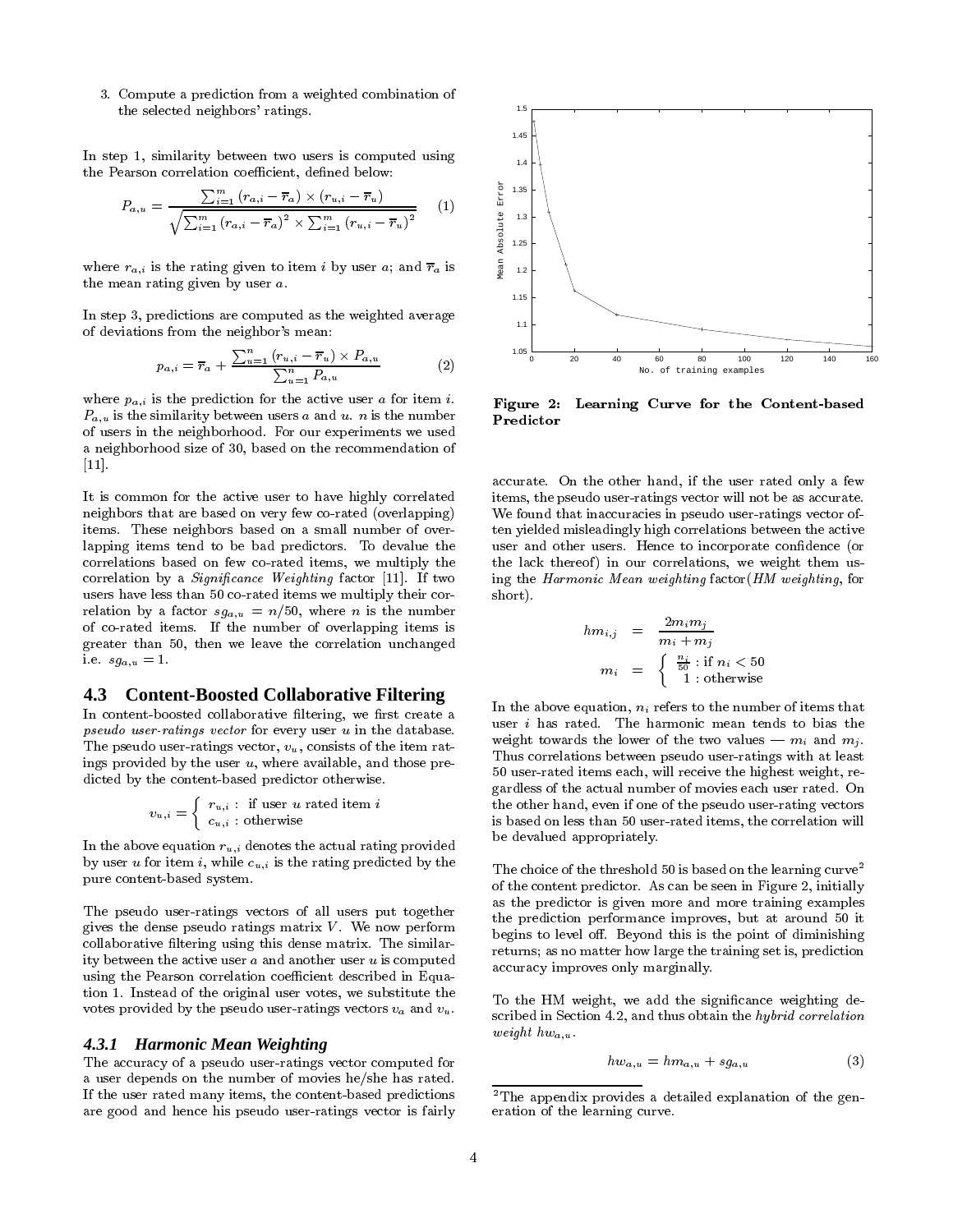#### *4.3.2 Self Weighting*

Recall that in CF, a prediction for the active user is computed as a weighted sum of the mean-centered votes of the best-n neighbors of that user. In our approach, we also add the pseudo active user to the neighborhood. However, we a may want to give the pseudo active user more importance than the other neighbors. In other words, we would like to increase the confidence we place in the pure-content predictions for the active user. We do this by incorporating a Self  $We *identity* factor in the final prediction:$ 

$$
sw_a = \begin{cases} \frac{n_a}{50} \times max : \text{if } n_a < 50\\ \text{max} & : \text{otherwise} \end{cases} \tag{4}
$$

where  $n_a$  is the number of items rated by the active user. Again, the choice of the threshold 50 is motivated by the learning curve mentioned earlier. The parameter max is an indication of the over-all confidence we have in the contentbased predictor. In our experiments, we used a value of 2 for max.

#### *4.3.3 Producing Predictions*

Combining the above two weighting schemes, the final CBCF prediction for the active user  $a$  and item  $i$  is produced as fol- $_{\text{rows}}$ 

$$
p_{a,i} = \overline{v}_a + \frac{\sum\limits_{u=1}^{n} hw_{a,u}P_{a,u}(v_{u,i} - \overline{v}_u)}{sw_a + \sum\limits_{u=1}^{n} hw_{a,u}P_{a,u}}
$$

In the above equation  $c_{a,i}$  corresponds to the pure-content predictions for the active user and item i.  $v_{u,i}$  is the pseudo user-rating for a user u and item i and  $\overline{v}_u$  is the mean over all items for that user.  $sw_a$ ,  $hw_{a,u}$  and  $P_{a,u}$  are as shown in Equations 4, 3 and 1 respectively;  $n$  is the size of neighborhood. The denominator is a normalization factor that ensures all weights sum to one.

# **5. EXPERIMENTAL EVALUATION**

In this section we describe the experimental methodology and metrics we use to compare different prediction algorithms; and present the results of our experiments.

#### **5.1 Methodology**

We compare CBCF to a pure content-based predictor, a CF predictor, and a naive hybrid approach. The naive hybrid approach takes the average of the ratings generated by the pure content-based predictor and the pure CF predictor. For the purposes of comparison, we used a subset of the ratings data from the EachM ovie data set (described in Section 3.1). Ten percent of the users were randomly selected to be the test users  $-$  all test user had rated at least forty movies. From each user in the test set, ratings for 25% of items were withheld. Predictions were computed for the withheld items using each of the different predictors.

The quality of the various prediction algorithms were mea sured by comparing the predicted values for the withheld ratings to the actual ratings.

#### **5.2 Metrics**

The metrics for evaluating the accuracy of a prediction algorithm can be divided into two main categories: statistical accuracy metrics and decision-support metrics. Statistical accuracy metrics evaluate the accuracy of a predictor by comparing predicted values with user-provided values. To measure statistical accuracy we use the mean absolute error  $(MAE)$  metric — defined as the average absolute difference between predicted ratings and actual ratings. In our experiments we computed the MAE on the test set for each user, and then averaged over the set of test users.

Decision-support accuracy measures how well predictions help users select high-quality items. We use Receiver Operating Characteristic (ROC) sensitivity to measure decisionsupport accuracy. A predictor can be treated as a filter, where predicting a high rating for an item is equivalent to accepting the item, and predicting a low rating is equivalent to rejecting the item. The ROC sensitivity is given by the area under the ROC curve  $-$  a curve that plots *sensitivity* versus 1-specificity for a predictor. Sensitivity is defined as the probability that a good item is accepted by the filter; and specificity is defined as the probability that a bad item is rejected by the filter. We consider an item good if the user gave it a rating of 4 or above, otherwise we consider the item bad. We refer to this ROC sensitivity with threshold 4 as ROC-4. ROC sensitivity ranges from 0 to 1, where 1 is ideal and 0.5 is random.

Herlocker et al. used the same metrics to compare their algorithms [11]. The statistical significance of any differences in performance between two predictors was evaluated using two-tailed paired  $t$ -tests [15].

#### **5.3 Results**

| Algorithm                    | MAE        | $ROC-4$ |
|------------------------------|------------|---------|
| Pure content-based predictor | 1.059      | 0.6376  |
| Pure CF                      | 1.002      | 0.6423  |
| Naive Hybrid                 | 1.011      | 0.6121  |
| Content-boosted CF           | $\bf0.962$ | 10.6717 |

Table 2: Summary of Results

The results of our experiments are summarized in Table 2 and Figure 3. As can be seen, our CBCF approach performs better than the other algorithms on both metrics. On the MAE metric, CBCF performs 9.2% better than pure CB, 4% better than pure CF and 4.9% better than the naive hybrid. All the differences in MAE are statistically significant ( $p <$ 0:001).

On the ROC-4, metric CBCF performs 5.4% better than pure CB, 4.6% better than pure CF and 9.7% better than the naive hybrid. This implies that our system, compared to others, does a better of job of recommending high-quality items, while reducing the probability of recommending bad items to the user.

Interestingly, Self Weighting did not make significant improvements to our predictions.

<sup>3</sup>Pseudo active user refers to the pseudo user-ratings vector based on the active user's ratings.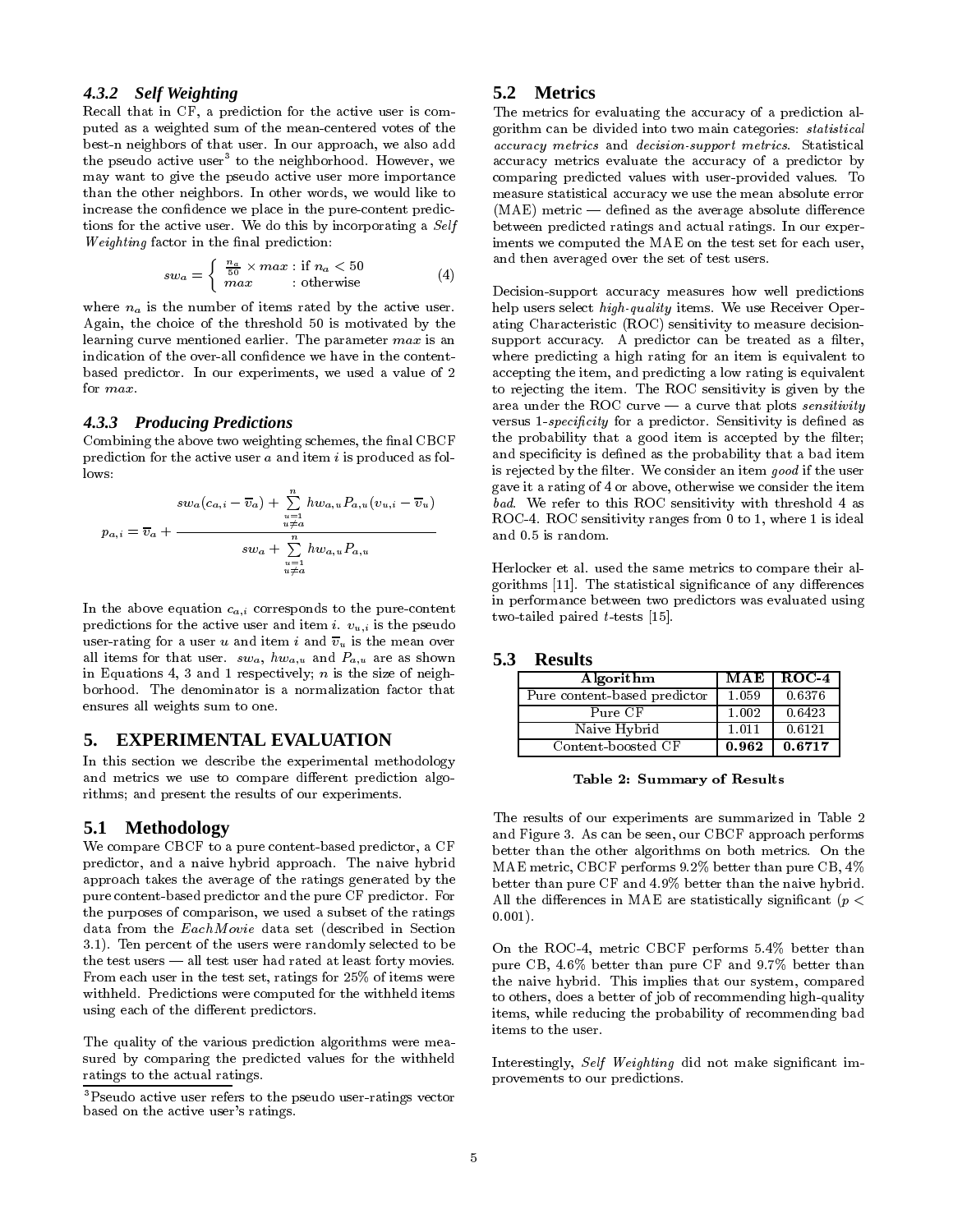

Figure 3: Comparison of algorithms

# **6. DISCUSSION**

In this section we explain how content-boosted collaborative filtering overcomes some of the shortcomings of pure CF; and we also discuss some of our performance results.

## **6.1 Overcoming Sparsity and the First-Rater Problem**

Since we use a pseudo ratings matrix, which is a full ma trix, we eliminate the root of the sparsity and first-rater problems. Pseudo user-ratings vectors contain ratings for all items; and hence all users will be considered as potential neighbors. This increases the chances of nding similar users

The original user-ratings matrix may contain items that have not been rated by any user  $-$  there are 53 such movies in our dataset. In a pure CF approach these items would be ignored. However in CBCF, these items would receive a content-based prediction from all users. Hence these items can now be recommended to the active user, thus overcoming the first-rater problem.

#### **6.2 Finding Better Neighbors**

A crucial step in CF is the selection of a neighborhood. The neighbors of the active user entirely determine his predictions. It is therefore critical to select neighbors who are most similar to the active user. In pure CF, the neighborhood comprises of the users that have the best  $n$  correlations with the active user. The similarity between users is only determined by the ratings given to co-rated items; so items that have not been rated by both users are ignored. How ever, in CBCF, the similarity is based on the ratings contained in the pseudo user-ratings vectors; so users do not need to have a high overlap of co-rated items to be considered similar. Our claim is that this feature of CBCF, makes it possible to select a better, more representative neighborhood. For example, consider two users with identical tastes who have not rated any items in common. Pure collaborative filtering would not consider them similar. However, pseudo user-ratings vectors created using content-based predictions for the two users would be highly correlated, and therefore they would be considered neighbors. We believe that this superior selection of neighbors is one of the reasons that CBCF outperforms pure CF.

## **6.3 Making Better Predictions**

As discussed above, CBCF improves the selection of neighboring users. In traditional CF, we would compute a prediction for each item as a weighted sum of only the *actual* ratings of these neighbors. However, in our approach, if the actual rating from a neighboring user does not exist, we use his content-based predicted rating. This approach is moti vated by the hypothesis that if a user is highly correlated to the active user then his content-based predictions are also very relevant to the active user. We believe that the use of the content-based ratings of neighbors to compute predictions is another important factor contributing to CBCF's superior performance.

## **6.4 Self Weighting**

Content predictions based on a large number of training examples tend to be fairly accurate, as is apparent from Figure 2. Hence, giving a greater preference to such predictions should improve the overall accuracy of our hybrid prediction. Interestingly, this was not reflected in our results. This may because of the choice of the max parameter in Equation 4, which was fixed to be 2 in our experiments. A higher value for max would increase the weight of content-based predictions, and might yield better results.

## **6.5 Naive Hybrid**

The naive hybrid approach that we used to compare our system with was inspired by [6]. We found that this approach was a poor strawman to compare with. As can be seen by the results the naive hybrid performs worse than CF on the MAE metric. It also performs poorly on the ROC-4 metric, when compared to the other approaches. In Section 8, we present some other approaches we can use as benchmarks to compare our approach against.

#### **6.6 Efficient Implementation**

Outwardly CBCF may appear to be infeasible for an online recommending system, since generating the pseudo ratings matrix requires computing the content-based predictions for all users and all items. However the computational costs of running a CBCF system can be signicantly reduced by only making incremental updates to the pseudo ratings matrix. To do this, we need to maintain the most recent pseudo ratings matrix and the models learned by the content-based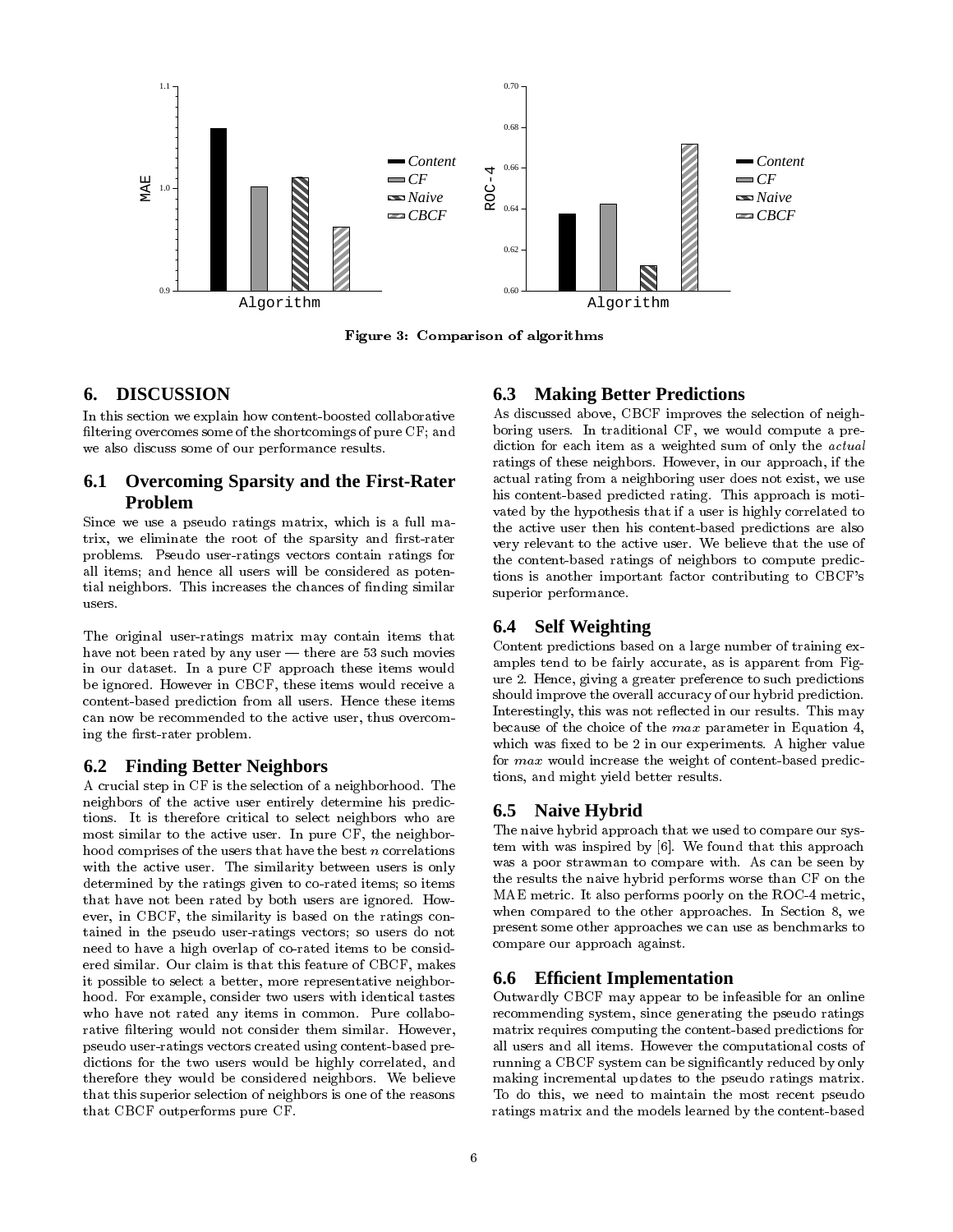predictor for each user. If a user rates new items (or changes existing ratings) then we only need to change that user's column in the pseudo ratings matrix i.e. we retrain the content-based predictor on his new ratings vector and produce predictions for his unrated items. The computational complexity of training and producing predictions with the naive Bayesian classifier is linear in the size of the documents; and therefore a single vector can be updated fairly SPP. efficiently. Furthermore, to speed up an online system, we can perform all updates offline in batches at regular inter- $\bf{8.}$ vals.

The pseudo ratings matrix will also need to be updated if a new item is added to the database (e.g. a new movie is released). In this case, a new row with predictions for this item must be added to the ratings matrix. This does not require any retraining, since we maintain the current user models built by the content-based predictor. All we need to do is generate predictions for the new item, for each user. The computational complexity of this operation is linear in the size of the new item (document) times the number of users. Therefore this update is also taken care of efficiently.

## **7. IMPROVING CBCF**

Due to the nature of our hybrid approach, we believe that improving the performance of the individual components would almost certainly improve the performance of the whole system. In other words, if we improved our pure contentbased predictor or the CF algorithm, we would be able to improve our system's predictions. A better content-based predictor would mean that the pseudo ratings matrix generated would more accurately approximate the actual full userratings matrix. This in turn, would improve the chances of finding more representative neighbors. And since the final predictions in our system are based on a CF algorithm, a better CF algorithm can only improve our system's perfor mance. We discuss some methods we could use to improve the individual components.

## **7.1 Improving the Content-based Predictor**

In our current implementation of the content-based predictor, we use a naive Bayesian text-classifier to learn a six-way classication task. This approach is probably not ideal, since it disregards the fact that classes represent ratings on a lin ear scale. For example, the posterior probabilities for the classes 1 and 3 might be 0.4 and 0.6 respectively, this would imply that a good prediction should be close to 2. But the classier will predict a 3 i.e the class with the higher posterior probability.

This problem can be overcome by using a learning algorithm that can directly produce numerical predictions. For exam ple, logistic regression and locally weighted regression [7] could be used to directly predict ratings from item content. We should be able to improve our content-based predictions using one of these approaches.

#### **7.2 Improving the CF Component**

The CF component in our system can be improved by using a Clustered Pearson Predictor (CPP) [8], instead of the Simple Pearson Predictor (SPP) that we currently employ. The CPP algorithm creates  $k$  clusters of users based on the  $k$ -means clustering algorithm. A profile is created for each cluster, which contains the average of the ratings given for each item by all the users in the cluster. Now, predictions are computed using SPP where only the  $k$  profiles generated earlier are considered as potential neighbors. Fisher et al. claim that this approach is more accurate than SPP [8]. CPP also has the advantage of being more scalable than

## **8. RELATED WORK**

There have been a few other attempts to combine content information with collaborative filtering. One simple approach is to allow both content-based and collaborative filtering methods to produce separate ranked lists of recommendations, and then merge their results to produce a final list [6]. There can be several schemes to merging the ranked lists, such as interleaving content and collaborative recom mendations or averaging the rank or rating predicted by the two methods. This is essentially what our naive hybrid approach does.

Soboroff et al. propose a novel approach to combining content and collaboration using latent semantic indexing (LSI) [20]. In their approach, first a *term-document matrix* is created, where each cell is a weight related to the frequency of occurrence of a term in a document. The term-document matrix is multiplied by the normalized ratings matrix to give a *content-profile matrix*. The singular value decomposition (SVD) of this matrix is computed. Using LSI, a rank $k$  approximation of the content-profile matrix is computed. Term vectors of the user's relevant documents are averaged to produce a centroid representing the user's profile. Now, new documents are ranked against each user's profile in the LSI space.

In Pazzani's approach [18], user profiles are represented by a set of weighted words derived from positive training examples using the Winnow algorithm. This collection of user profiles can be thought of as the *content-profile matrix*. Predictions are made by applying CF directly to the contentprofile matrix (as opposed to the user-ratings matrix).

An alternate approach to providing content-based collaborative recommendations is used in Fab [3]. Fab uses relevance feedback to simultaneously mold a personal filter along with a communal "topic" filter. Documents are initially ranked by the topic filter and then sent to user's personal filters. A user then provides relevance feedback for that document, which is used to modify both the personal filter and the originating topic filter.

Basu et al. integrate content and collaboration in a frame work in which they treat recommending as a classification task [4]. They use Ripper, an inductive logic program, to learn a function that takes a user and movie and predicts a label indicating whether the movie will be liked or disliked. They combine collaborative and content information, by creating features such as comedies liked by user and users who liked movies of genre X.

Good et al. [10] use collaborative filtering along with a number of personalized information ltering agents. Predictions for a user were made by applying CF on the set of other users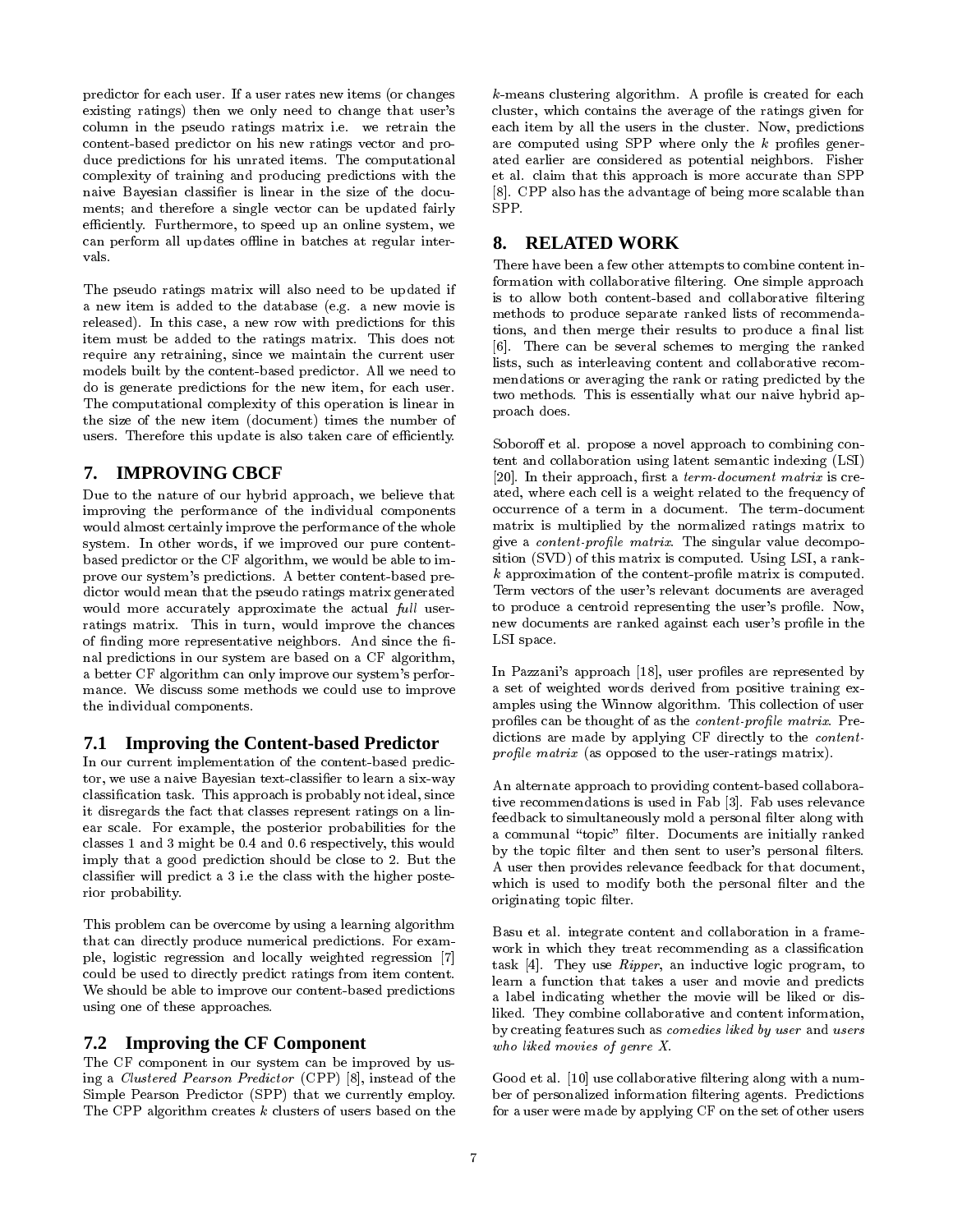and the active user's personalized agents. Our method differs from this by also using CF on the personalized agents of the other users.

In recent work, Lee [13] treats the recommending task as the learning of a user's preference function that exploits item content as well as the ratings of similar users. They perform a study of several mixture models for this task.

In related work, Billsus and Pazzani [5] use singular value decomposition to directly tackle the sparsity problem. They use the SVD of the original user-ratings matrix to project user-ratings and rated items into a lower dimensional space. By doing this they eliminate the need for users to have co rated items in order to be predictors for each other.

# **9. CONCLUSIONS AND FUTURE WORK**

Incorporating content information into collaborative filtering can signicantly improve predictions of a recommender system. In this paper, we have provided an effective way of achieving this. We have shown how Content-boosted Collaborative Filtering performs signicantly better than a pure content-based predictor, collaborative filtering, or a naive hybrid of the two.

CBCF elegantly exploits content within a collaborative frame work. It overcomes the disadvantages of both collaborative filtering and content-based methods, by bolstering CF with content and vice versa. Further, due to the nature of the approach, any improvements in collaborative filtering or content-based recommending can be easily exploited to build a more powerful system.

Although CBCF performs consistently better than pure CF, the difference in performance is not very large  $(4\%)$ . We are currently attempting to boost the performance of our system by using the methods described in Section 7. In future, we also plan to test if our approach performs better than the other approaches that combine content and collaboration outlined in Section 8.

#### **Acknowledgments**

We would like to thank the Compaq Computer Corporation for generously providing the EachMovie dataset used in this paper. We are grateful to Vishal Mishra for his web crawler and many useful discussions. We also thank Joydeep Ghosh and Inderjit Dhillon for their valuable advice during the course of this work. This research was supported by the National Science Foundation under grant IRI-9704943.

#### **10. REFERENCES**

- [1] EachMovie dataset. http://research.compaq.com/SRC/eachmovie.
- [2] Internet Movie Database. http://www.imdb.com.
- [3] M. Balabanovic and Y. Shoham. Fab: Content-based, collaborative recommendation. Communications of the Association of Computing Machinery,  $40(3):66-72$ , 1997.
- [4] C. Basu, H. Hirsh, and W. Cohen. Recommendation as classication: Using social and content-based

information in recommendation. In Proceedings of the Fifteenth National Conference on Articial Intelligence  $(AAAI-98)$ , pages 714-720, July 1998.

- [5] D. Billsus and M. J. Pazzani. Learning collaborative information filters. In Proceedings of the Fifteenth International Conference on Machine Learning  $(ICML-98)$ , pages 46-54, Madison, WI, 1998. Morgan Kaufmann.
- [6] P. Cotter and B. Smyth. PTV: Intelligent personalized tv guides. In Twelfth Conference on Innovative Applications of Artificial Intelligence, pages 957-964, 2000.
- [7] R. O. Duda, P. E. Hart, and D. G. Stork. Pattern Classication. Wiley, New York, November 2000.
- [8] D. Fisher, K. Hildrum, J. Hong, M. Newman, M. Thomas, and R. Vuduc. Swami: A framework for collaborative ltering algorithm development and evaluation. In SIGIR 2000, July 2000. Short paper.
- [9] D. Goldberg, D. Nichols, B. Oki, and D. Terry. Using collaborative filtering to weave an information tapestry. Communications of the Association of Computing Machinery,  $35(12):61-70$ , 1992.
- [10] N. Good, J. B. Schafer, J. A. Konstan, A. Borchers, B. Sarwar, J. Herlocker, and J. Riedl. Combining collaborative ltering with personal agents for better recommendations. In Proceedings of the Sixteenth National Conference on Artificial Intelligence  $(AAAI-99)$ , pages 439-446, July 1999.
- [11] J. Herlocker, J. Konstan, A. Borchers, and J. Riedl. An algorithmic framework for performing collaborative filtering. In SIGIR '99: Proceedings of the 22nd Annual International ACM SIGIR Conference on Research and Development in Information Retrieval, pages  $230-237$ , 1999.
- [12] R. Kohavi, B. Becker, and D. Sommerfield. Improving simple Bayes. In Proceedings of the European Conference on Machine Learning, 1997.
- [13] W. S. Lee. Collaborative learning for recommender systems. In Proceedings of the Eighteenth International Conference on Machine Learning (ICML-2001), 2001.
- [14] A. K. McCallum and K. Nigam. A comparison of event models for naive Bayes text classification. In Papers from the AAAI 1998 Workshop on Text  $Categoricalion$ , pages  $41–48$ , Madison, WI, 1998.
- [15] T. Mitchell. Machine Learning. McGraw-Hill, New York, NY, 1997.
- [16] R. J. Mooney and L. Roy. Content-based book recommending using learning for text categorization. In Proceedings of the SIGIR-99 Workshop on Recommender Systems: Algorithms and Evaluation, Bekeley, CA, 1999.
- [17] R. J. Mooney and L. Roy. Content-based book recommending using learning for text categorization. In "Proceedings of the Fifth ACM Conference on  $Digital~Libraries",$  pages 195–204, San Antonio, TX, June 2000.